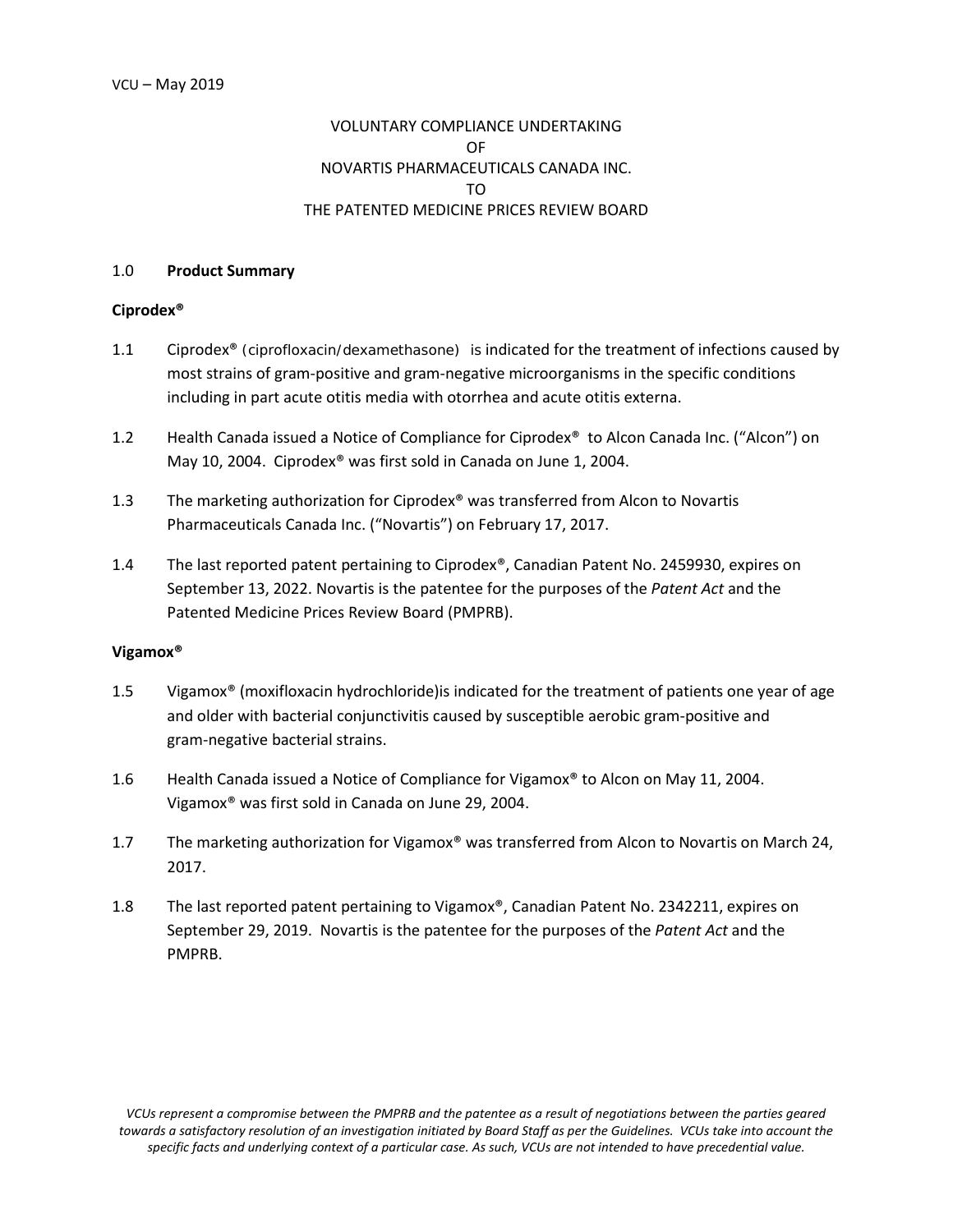## VCU – May 2019

## 2.0 **Application of the Price** *Guidelines*

- 2.1 The Human Drug Advisory Panel identified Ciprodex<sup>®</sup> as a Category 3 level of therapeutic improvement. The introductory National Average Transaction Prices (N-ATP) for Ciprodex® was within the thresholds set out in the *Guidelines*.
- 2.2 The N-ATP of Ciprodex® first exceeded its National Non-Excessive Average Price (N-NEAP) during the January to December 2017 reporting period. As of December 31, 2018, cumulative excess revenues for Ciprodex® were calculated to be \$78,536.03.
- 2.3 Board Scientific Staff identified Vigamox<sup>®</sup> as a Category 3 level of therapeutic improvement. The introductory N-ATP for Vigamox® was also within the thresholds set out in the *Guidelines*.
- 2.4 The N-ATP of Vigamox® exceeded its N-NEAP during the January to December 2013 reporting period and again during the January to December 2017 reporting period. As of December 31, 2018, cumulative excess revenues for Vigamox® were calculated to be \$62,623.38.

# 3.0 **Positions of the Patentee and Board Staff**

3.1 This Voluntary Compliance Undertaking (VCU) constitutes no admission by Novartis that the prices of Ciprodex® and Vigamox® are now, or were at any time since the date of first sale, excessive for the purposes of the *Patent Act*, nor is this VCU binding upon any panel of the Board for the purposes of the *Patent Act*.

# 4.0 **Terms of the Voluntary Compliance Undertaking**

- 4.1 Pursuant to this VCU, Novartis undertakes:
	- 4.1.1 To agree that the 2017, 2018 and 2019 N-NEAPs for Ciprodex® and Vigamox® are as follows:

| Year | Ciprodex <sup>®</sup> | Vigamox $^{\circledR}$ |
|------|-----------------------|------------------------|
| 2017 | \$3.7463              | \$4,4443               |
| 2018 | \$3.7991              | \$4,4980               |
| 2019 | \$3.8503              | \$4.5535               |

- 4.1.2 To ensure that the 2019 N-ATPs for Ciprodex® and Vigamox® do not exceed their 2019 N-NEAPs and that the prices of Ciprodex® and Vigamox® are within the thresholds set out in the *Guidelines* in each market in which they are sold;
- 4.1.3 To offset the combined cumulative excess revenues accrued by Novartis in respect of Ciprodex® and Vigamox® by making a payment of \$141,159.41 to Her Majesty in right of Canada within 30 days of acceptance of this VCU; and

*VCUs represent a compromise between the PMPRB and the patentee as a result of negotiations between the parties geared towards a satisfactory resolution of an investigation initiated by Board Staff as per the Guidelines. VCUs take into account the specific facts and underlying context of a particular case. As such, VCUs are not intended to have precedential value.*